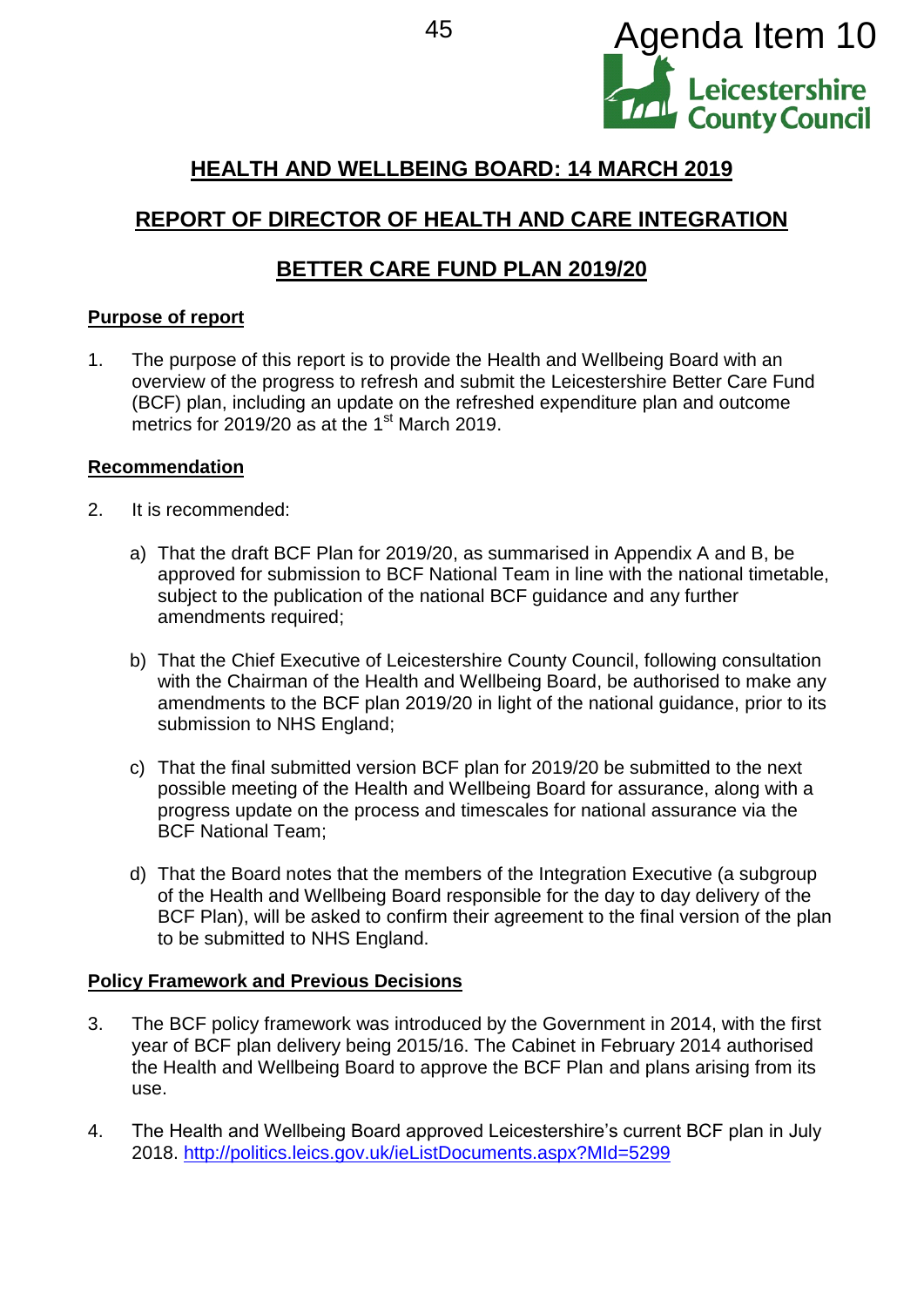## **Background**

- 5. The purpose of the BCF is to transform and improve the integration of local health and care services, in particular to reduce the dependency on acute hospital services, in favour of providing more integrated, preventative and coordinated communitybased support.
- 6. The strategic framework is set by BCF national policy requirements, BCF national conditions, BCF metrics, CCG commissioning intentions, and key local authority duties for example with respect to integration and the Care Act, or the delivery of disabled facilities grants for major adaptations in the home.
- 7. Keeping people out of statutory and acute provision wherever possible, sustaining adult social care within new models of care locally, ensuring there is a cohesive plan for data integration at population and care planning levels, implementing integrated teams at neighbourhood level to coordinate community based care with GP practice, improving hospital discharge, ensuring access to seven day services and developing an infrastructure and platform for integrated commissioning remain high priorities within the integration agenda nationally and locally.

### **Current Position**

- 8. At the time of writing this report, the national BCF policy framework and technical guidance for 2019/20 is still awaited. The timetable for submission of BCF plans to the BCF National Team/NHS England will be confirmed when the guidance is published.
- 9. Ahead of the policy framework and guidance being released, work commenced in September 2018 to refresh the BCF plan, in line with the annual financial planning arrangements for the Clinical Commissioning Groups (CCGs) and Leicestershire County Council.
- 10. On the 20<sup>th</sup> September and 22<sup>nd</sup> November, two multiagency BCF plan refresh workshops took place to review the existing plan for 2017-19 and to make recommendations and agree further actions based on partner commissioning intentions for 2019/20. Engagement with partners was undertaken during quarter three to receive feedback on the recommendations.
- 11. The BCF expenditure plan was reviewed and iterated by the Integration Finance and Performance Group (commissioner only Board of both CCGs and Leicestershire County Council) with further review and assurance undertaken at the Integration Executive meeting on 4<sup>th</sup> December. All actions and recommendations have been incorporated into the draft expenditure plan which is being taken through partner governance via CCG Board meetings on 12<sup>th</sup> March and Leicestershire County Council's on 4<sup>th</sup> April.

### **BCF Plans for 2019/20**

12. To date the messages received from the BCF National Team is that 2019/20 will be a continuation of the 2017-19 plan with minor adjustments. Therefore, a full revised BCF narrative plan will not be required, rather a short section detailing any changes to the plan between 2018/19 and 2019/20 will be requested.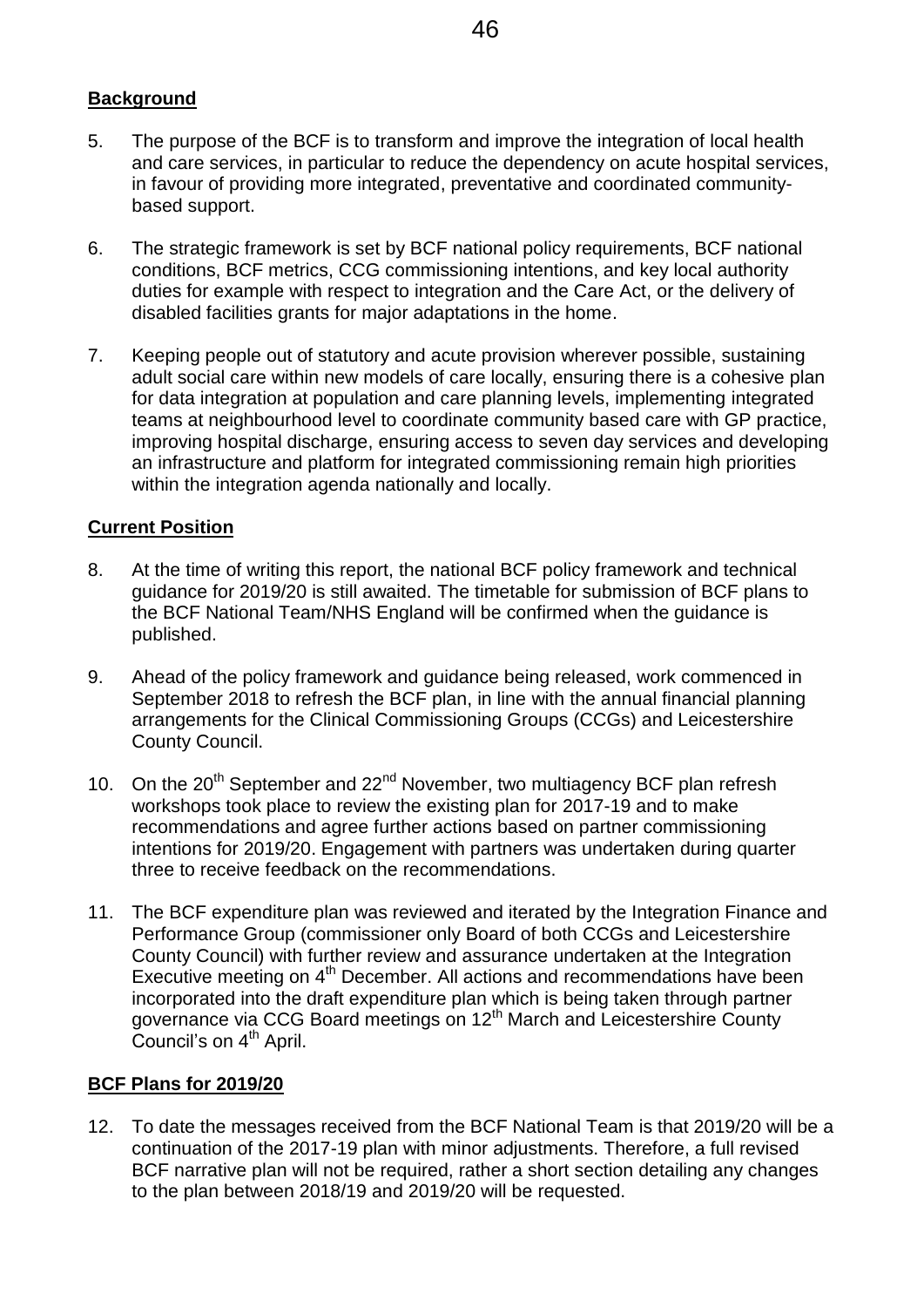- 13. The full BCF Plan for 2017-19 is available at the following link: <http://www.healthandcareleicestershire.co.uk/download/Leicestershire-BCF-Plan-2017-19.pdf>
- 14. It is expected that the submission to the BCF National Team will consist of one template detailing the expenditure plan, outcome metrics and a short narrative outlining the changes from the 2017-19 plan and any new commitments/matters to be reported on.
- 15. A presentation has been prepared, provided at Appendix A, summarising Leicestershire's BCF plan for 2019/20. This sets out:
	- a) the wider vision and goals within Leicester, Leicestershire and Rutland's Better Care Together Programme;
	- b) supporting detail of what will be delivered and funded within each theme of the plan in 2019/20, in support of work taking place at system, place and neighbourhood levels;
	- c) a summary of information on the BCF outcome metrics;
	- d) the source of funds for the plan;
	- e) the financial adjustments made between 2018/19 and 2019/20 including inflationary uplift.

### **BCF National Conditions**

- 16. The current BCF policy framework and existing technical guidance for 2017-19 require that a local BCF plan must meet the following national conditions:
	- a) Plans must be jointly agreed and be approved via the local Health and Wellbeing Board.
	- b) Maintain NHS contribution to social care in line with inflation.
	- c) Demonstrate commitment to investment in NHS-commissioned out of hospital services.
	- d) Deliver improvements in managing (delayed) transfers of care.
- 17. The work undertaken to date on the BCF plan has been completed in line with the existing national conditions.
- 18. It should be noted that these conditions could be subject to change, once the final technical guidance is published for 2019/20.

### **BCF Outcome Metrics for 2019/20**

- 19. BCF plans are assessed against four BCF outcome metrics. It is anticipated that the following metrics will all continued to be nationally required in 2019/20:
	- a) Reducing the number of total emergency admissions;
	- b) Effectiveness of reablement at 91 days;
	- c) Improving delayed transfers of care; and
	- d) Reducing the number of permanent admissions to care and nursing homes.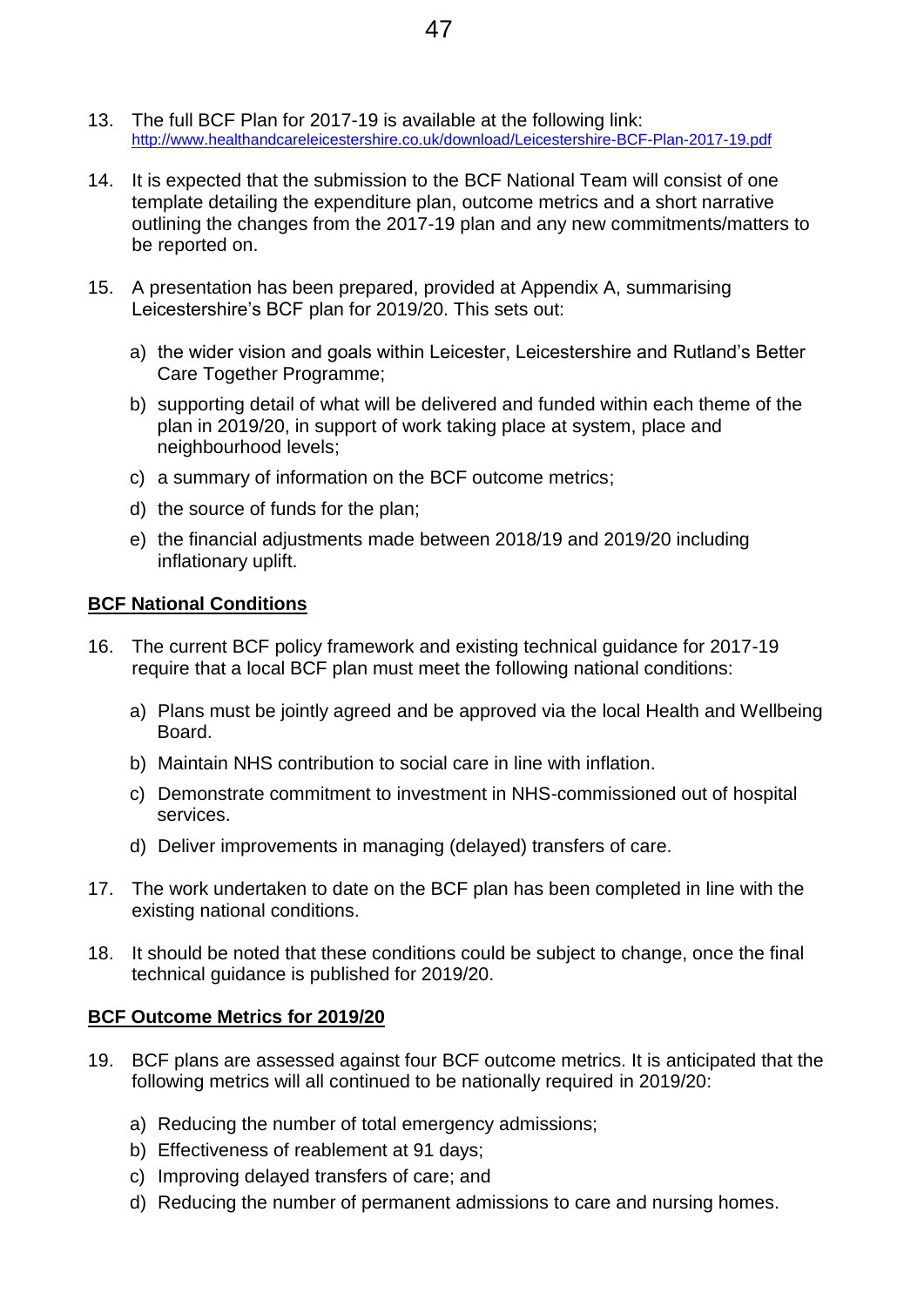- 20. Slides 13-17 of Appendix A set out the proposed target for each metric, with a comparison against the target for 2018/19.
- 21. The actual targets for the delayed transfer of care and emergency admissions metrics will be set by NHS England when the guidance is published.

### **BCF Expenditure Plan for 2019/20**

- 22. The BCF Plan for 2019/20 totals £59.1million (subject to final confirmation of allocations).
- 23. The table provided in slide 18 of Appendix A provides a summary of the BCF allocations setting out the source of funds.
- 24. In mid-January, NHS England reported that for planning purposes, CCGs and Health and Wellbeing Boards should assume that the CCG minimum contribution into the BCF pooled budget will be maintained in real terms in 2019/20 (a 1.79% increase in case terms). This was only an assumption and formal guidance on minimum contributions will be issued shortly.
- 25. An increase of 1.79% for the CCG minimum contribution has been built into the draft expenditure plan and will be reviewed once the formal guidance is published.
- 26. The draft BCF expenditure plan, provided at Appendix B, sets out the line items/ service areas for each element of the BCF pooled budget.
- 27. The individual line items in Appendix B show the apportionment of the financial contribution across East Leicestershire and Rutland CCG and West Leicestershire CCG. For the majority of the line items this is divided in the usual proportions of 56.8% (WLCCG) and 43.2% (ELRCCG). In some cases, there are line items that are specific only to one CCG, and/or the usual proportions have been varied, due to other service specific factors. All of these apportionments have been confirmed and assured by the respective parties.
- 28. The line items funded by the Improved Better Care Fund (adult social care grant) are highlighted and are subject to Local Authority determination and grant conditions.
- 29. The Disabled Facilities Grant Allocation is automatically transferred to each District Council per the apportionment set out by government.
- 30. Appendix B also provides an overview of the illustrative expenditure plan for 2020/21, based on current policy and commissioning intentions; this is for medium-term planning purposes only. Approval of the 2020/21 plan is not being sought at this time, as 2019/20 is a transitional year for the NHS Long Term Plan and the BCF Policy Framework and there are likely to be significant changes to take into account.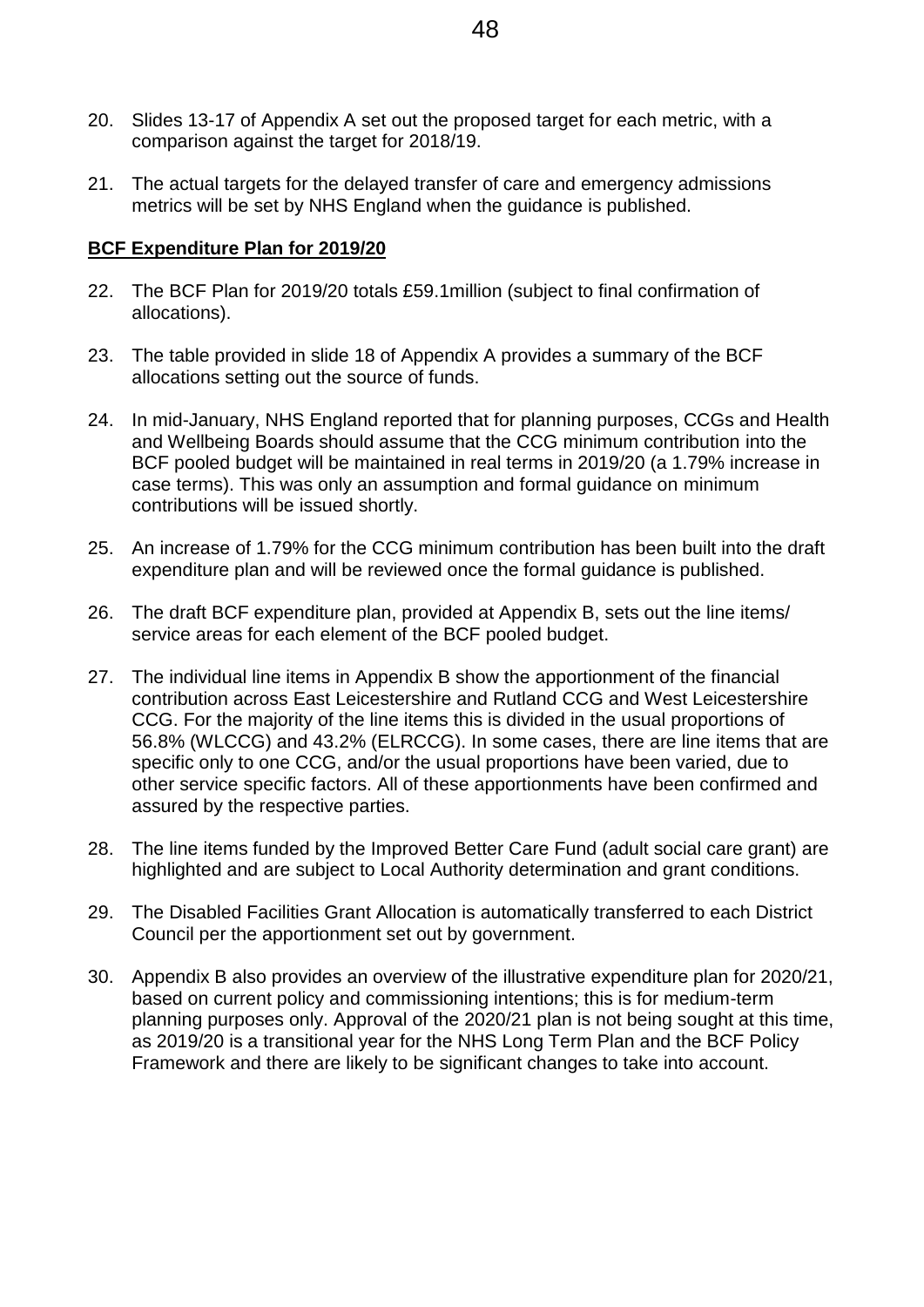#### **Next Steps**

- 31. The draft BCF plan for 2019/20 will be reported to both CCG Board meetings on 12th March, subject to any changes required following the publication of the BCF policy framework.
- 32. Following the publication of the BCF national documentation, the plan will be reviewed to ensure that it meets all national conditions. Any adjustments required will be made and taken back through the appropriate governance route as noted in para 31 above.

#### **Circulation under the Local Issues Alert Procedure**

None

#### **Officer to Contact**

Cheryl Davenport, Director of Health and Care Integration (Joint Appointment) 0116 305 4212 [Cheryl.Davenport@leics.gov.uk](mailto:Cheryl.Davenport@leics.gov.uk)

#### **Appendices**

Appendix A – Presentation Summary of Leicestershire's BCF plan for 2019/20 Appendix B – Draft BCF Expenditure Plan

#### **Relevant Impact Assessments**

#### Equality and Human Rights Implications

- 33. The BCF aims to improve outcomes and wellbeing for the people of Leicestershire, with effective protection of social care and integrated activity to reduce emergency and urgent health demand.
- 34. An equalities and human rights impact assessment has been undertaken which is provided at [http://www.leicestershire.gov.uk/sites/default/files/field/pdf/2017/1/11/better-care-fund-overview-ehria.pdf.](http://www.leicestershire.gov.uk/sites/default/files/field/pdf/2017/1/11/better-care-fund-overview-ehria.pdf) This finds that the BCF will have a neutral impact on equalities and human rights.
- 35. A review of the assessment was undertaken in March 2017.

#### Partnership Working and associated issues

- 36. The delivery of the BCF plan and the governance of the associated pooled budget is managed in partnership through the collaboration of commissioners and providers in Leicestershire.
- 37. Day to day oversight of delivery is via the Integration Executive through the scheme of delegation agreed via the Integration Executive's terms of reference which have been approved by the Health and Wellbeing Board.